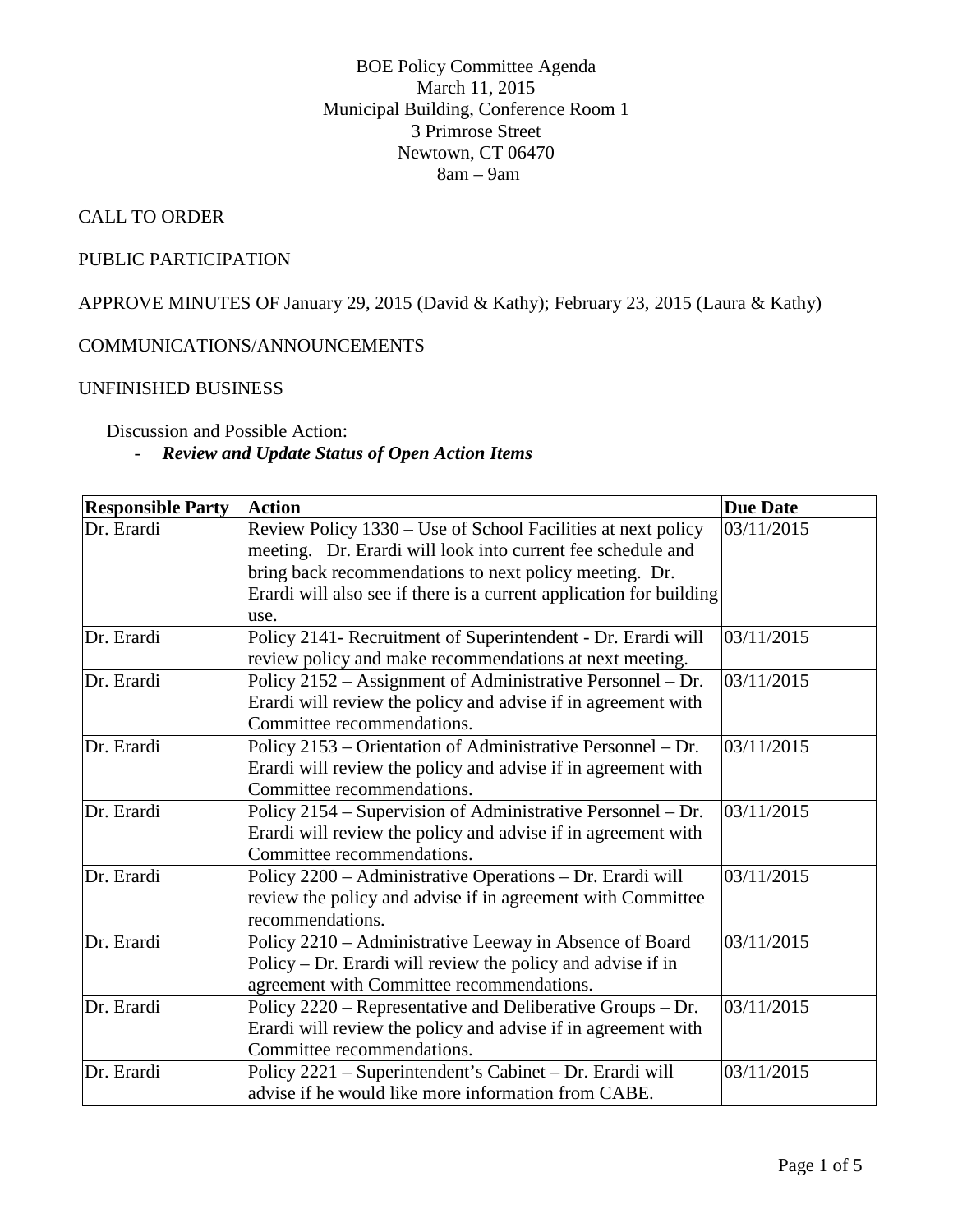## BOE Policy Committee Agenda March 11, 2015 Municipal Building, Conference Room 1 3 Primrose Street Newtown, CT 06470

# $8am - 9am$

| Dr. Erardi   | Policy 2222 – District Advisory Councils (District Personnel)                       | 03/11/2015 |
|--------------|-------------------------------------------------------------------------------------|------------|
|              | - Dr. Erardi will advise if he would like more information                          |            |
|              | from CABE.                                                                          |            |
| Dr. Erardi   | Policy 2223 - School Administrator - Teacher Liaison                                | 03/11/2015 |
|              | Committee - Dr. Erardi will advise if he would like more                            |            |
|              | information from CABE.                                                              |            |
| Dr. Erardi   | Policy 2224 – Outside Consultants – Dr. Erardi will review the $\frac{03}{11/2015}$ |            |
|              | policy and advise if in agreement with Committee                                    |            |
|              | recommendations.                                                                    |            |
| Dr. Erardi   | Policy 2230 - Shared Services - Dr. Erardi will review the                          | 03/11/2015 |
|              | policy and advise if in agreement with Committee                                    |            |
|              | recommendations.                                                                    |            |
| Dr. Erardi   | Policy 2230.1 - Operations - Virus Protection - Dr. Erardi                          | 03/11/2015 |
|              | will advise if he would like more information from CABE.                            |            |
| Dr. Erardi   | Policy $2231$ – Policy and Regulation Systems – Dr. Erardi will $ 03/11/2015$       |            |
|              | review the policy and advise if in agreement with Committee                         |            |
|              | recommendations.                                                                    |            |
| Dr. Erardi   | Policy 2200 - Administrative Operations - Dr. Erardi will                           | 03/11/2015 |
|              | review the policy and advise if in agreement with Committee                         |            |
|              | recommendations.                                                                    |            |
| Dr. Erardi   | Policy 2210 - Administrative Leeway in Absence of Board                             | 03/11/2015 |
|              | Policy – Dr. Erardi will review the policy and advise if in                         |            |
|              | agreement with Committee recommendations.                                           |            |
| Dr. Erardi   | Policy 2220 – Representative and Deliberative Groups – Dr.                          | 03/11/2015 |
|              | Erardi will review the policy and advise if in agreement with                       |            |
|              | Committee recommendations.                                                          |            |
| Dr. Erardi   | Policy 2232 -Dismissal of Classes/Teachers - Dr. Erardi will                        | 03/11/2015 |
|              | review the policy and advise if in agreement with Committee                         |            |
|              | recommendations.                                                                    |            |
| Dr. Erardi   | Policy 2232.1 - Administrative Reports/Annual Report - Dr.                          | 03/11/2015 |
|              | Erardi will review the policy and advise if in agreement with                       |            |
|              | Committee recommendations.                                                          |            |
| Dr. Erardi   | Policy 2233 – Printing and Distribution of Agreements,                              | 03/11/2015 |
|              | Documents – Dr. Erardi will advise if he would like more                            |            |
|              | information from CABE.                                                              |            |
| Dr. Erardi   | Policy 2234 - Treatment of Outside Reports - Dr. Erardi will                        | 03/11/2015 |
|              | review the policy and advise if in agreement with Committee                         |            |
|              | recommendations.                                                                    |            |
| Ms. Roche    | Policy 2133.11 - Assistant Principals - Get policy sample                           | 03/11/2015 |
|              | from CABE and make recommendations to committee.                                    |            |
| Mr. Freedman | Policy 3121 in place of 3112 – Budget Calendar - review                             | 03/11/2015 |
|              | policy at next policy meeting.                                                      |            |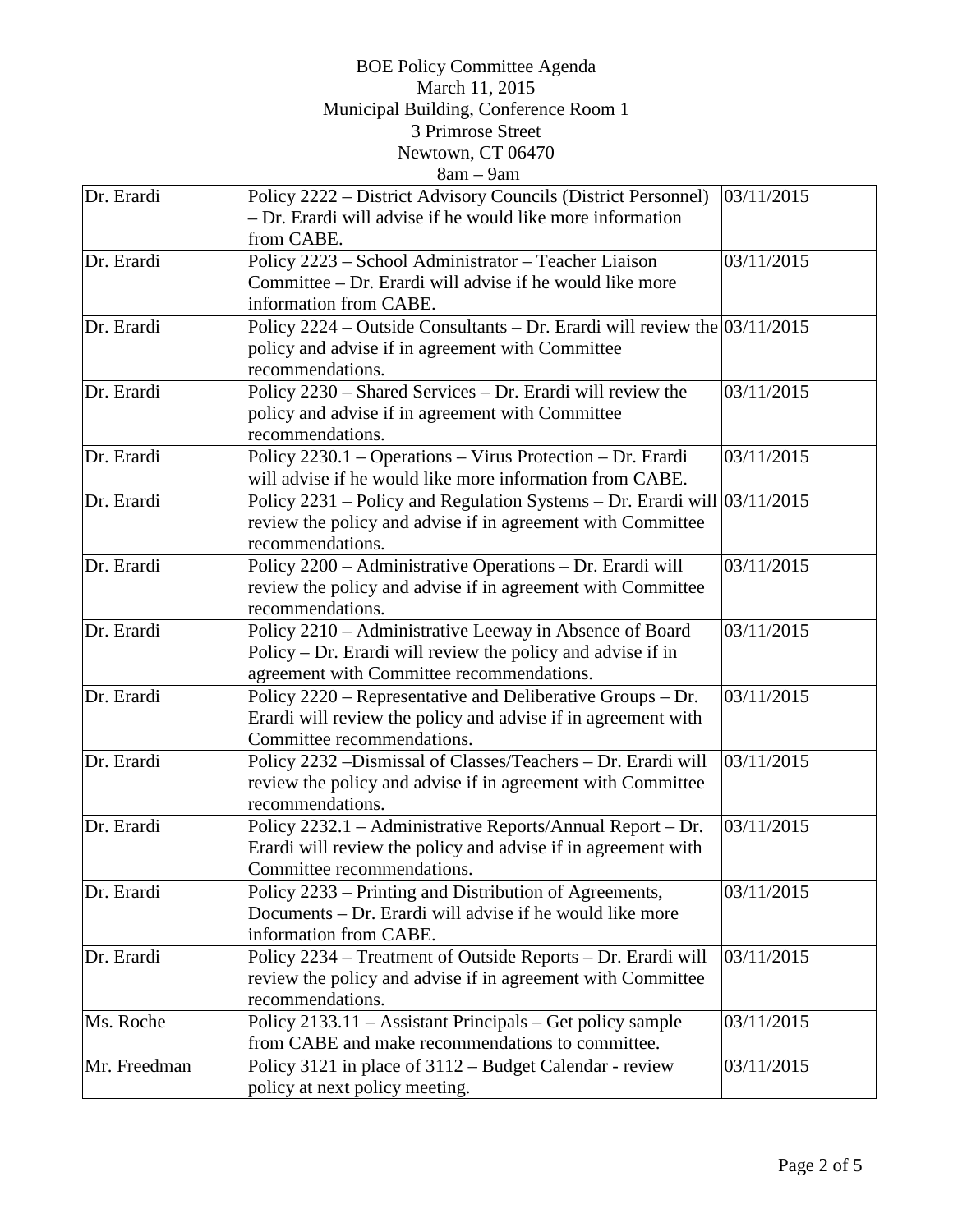### BOE Policy Committee Agenda March 11, 2015 Municipal Building, Conference Room 1 3 Primrose Street Newtown, CT 06470 8am – 9am Mr. Freedman Policy 3113 - Setting Budget Priorities – review policy at next 03/11/2015 policy meeting

#### NEW BUSINESS

Series 2000 (Administration):

| Policy # | <b>Policy Title</b>                              | <b>Point Person</b> |
|----------|--------------------------------------------------|---------------------|
| 2240     | Research, Evaluation and Planning                | Ms. Roche           |
| 2241     | <b>Grant Processing</b>                          | Ms. Roche           |
| 2250     | Monitoring of Product and Process Goals          | Ms. Roche           |
| 2300     | Code of Ethics                                   | Ms. Roche           |
| 2300.1   | <b>Statement of Standards for School Leaders</b> | Ms. Roche           |
| 2300.2   | Code of Professional Responsibility              | Ms. Roche           |
| 2500     | <b>Administrative Reports</b>                    | Ms. Roche           |

Kindergarten Enrollment Age Requirement:

|      | <b>Policy # Policy Title</b> | <b>Point Person</b> |
|------|------------------------------|---------------------|
| 5111 | Admission                    | Ms. Hamilton        |
| 5112 | Ages of Attendence           | Ms. Hamilton        |

Series 3000 (Business/Non-Instructional Operations):

| 3170   | <b>Budget Administration</b>                         | Mr. Freedman |
|--------|------------------------------------------------------|--------------|
| 3171   | <b>Supplemental Appropriations</b>                   | Mr. Freedman |
| 3200   | Income                                               | Ms. Hamilton |
| 3210   | <b>Local Funds</b>                                   | Ms. Hamilton |
| 3211   | Taxes/Limitations                                    | Ms. Hamilton |
| 3212   | Deficit in Town Payment                              | Ms. Hamilton |
| 3220   | <b>State Funds</b>                                   | Ms. Hamilton |
| 3230   | <b>Federal Funds</b>                                 | Ms. Hamilton |
| 3231   | Medical Reimbursement for Special Education Students | Ms. Hamilton |
| 3240   | <b>Tuition Fees</b>                                  | Ms. Hamilton |
| 3250   | Materials/Services; Fees, Fines, Charges             | Ms. Hamilton |
| 3260   | Sales & Disposal of Books, Equipment & Supplies      | Ms. Hamilton |
| 3270   | Sale and Rental of Real Property                     | Ms. Hamilton |
| 3271   | Royalties                                            | Ms. Hamilton |
| 3280   | Gifts, Grants and Bequests                           | Ms. Hamilton |
| 3280.1 | Grants                                               | Ms. Hamilton |
| 3281   | <b>School Fund Raisers</b>                           | Ms. Hamilton |
| 3281.1 | Business/Industry/Corporate Involvement in Education | Ms. Hamilton |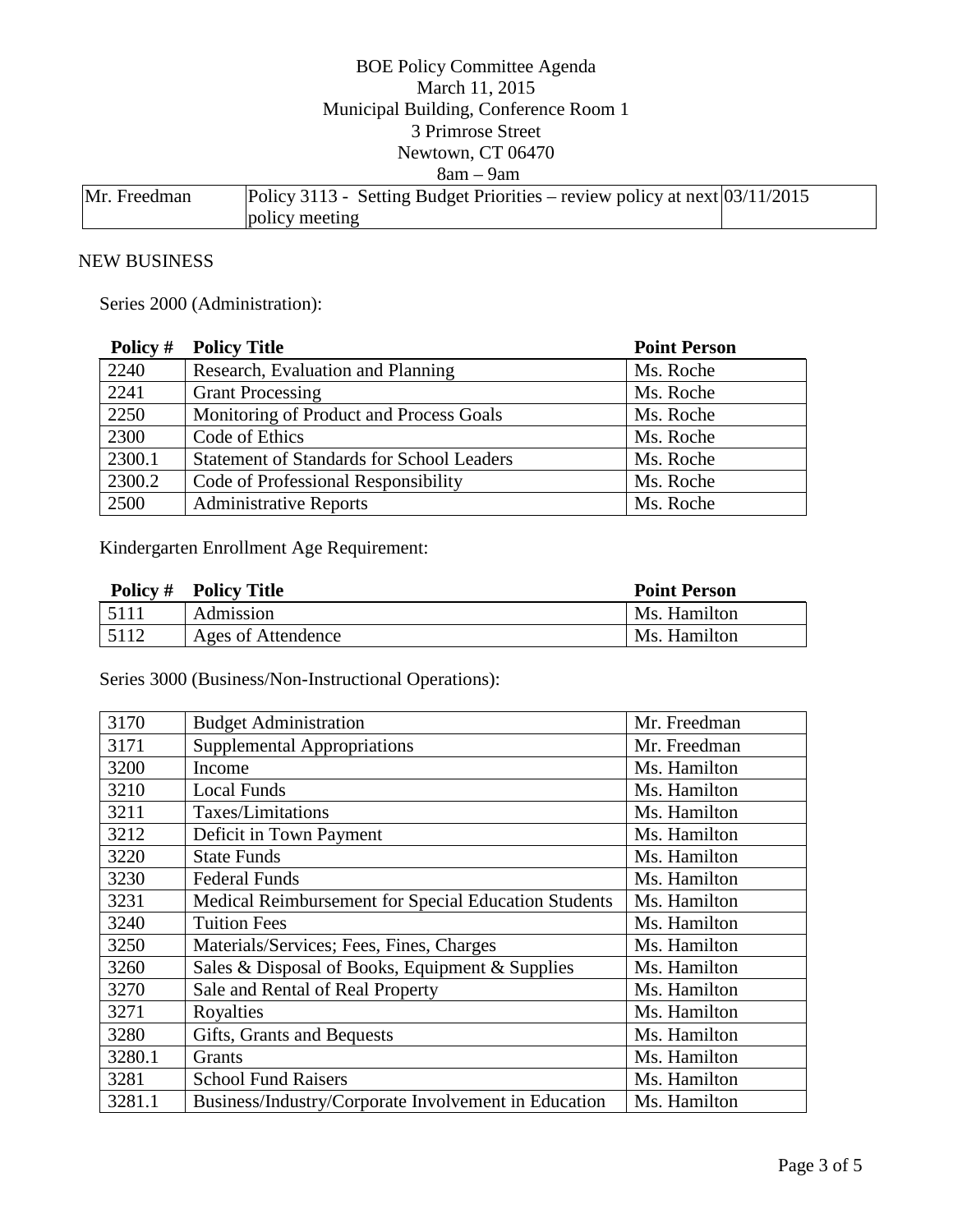### BOE Policy Committee Agenda March 11, 2015 Municipal Building, Conference Room 1 3 Primrose Street Newtown, CT 06470 8am – 9am

| 3290   | <b>Funds Management</b>                            | Dr. Erardi |
|--------|----------------------------------------------------|------------|
| 3291   | Borrowing                                          | Dr. Erardi |
| 3291.1 | <b>Short-Term Loans</b>                            | Dr. Erardi |
| 3291.2 | <b>Debt Limitation</b>                             | Dr. Erardi |
| 3292   | Investing                                          | Dr. Erardi |
| 3293   | Depository                                         | Dr. Erardi |
| 3293.1 | Signatures/Facsimiles                              | Dr. Erardi |
| 3294   | <b>Incurring Liabilities</b>                       | Dr. Erardi |
| 3300   | <b>Expenditures/Expending Authority</b>            | Dr. Erardi |
| 3310   | <b>Purchasing Guides</b>                           | Dr. Erardi |
| 3311   | Quality of Goods and Services                      | Dr. Erardi |
| 3312   | <b>Quantity Purchasing</b>                         | Dr. Erardi |
| 3312.1 | <b>Standardization of Supplies and Equipment</b>   | Dr. Erardi |
| 3312.2 | <b>State Contract/Cooperative Purchasing</b>       | Dr. Erardi |
| 3313   | <b>Relations with Vendors</b>                      | Dr. Erardi |
| 3313.1 | <b>Local Purchasing</b>                            | Dr. Erardi |
| 3313.2 | <b>Vendor Representatives</b>                      | Dr. Erardi |
| 3313.3 | <b>Performance Guarantees</b>                      | Dr. Erardi |
| 3313.4 | <b>Access of Vendors to Teachers</b>               | Dr. Erardi |
| 3313.5 | <b>Affirmative Action for Vendors</b>              | Dr. Erardi |
| 3320   | <b>Purchasing Procedures</b>                       | Ms. Roche  |
| 3320.1 | Procedures for Entering into a Lease               | Ms. Roche  |
|        | Purchase/Agreement                                 |            |
| 3321   | Requesting Goods and Services (Requisitions)       | Ms. Roche  |
| 3322   | Describing Goods and Services (Specifications)     | Ms. Roche  |
| 3323   | Soliciting Prices (Bids & Quotations)              | Ms. Roche  |
| 3324   | Ordering Goods & Services (Purchase Orders)        | Ms. Roche  |
| 3324.1 | Contracts                                          | Ms. Roche  |
| 3325   | Receiving Goods/Warehousing                        | Ms. Roche  |
| 3325.1 | Maintenance and Control of Instructional Materials | Ms. Roche  |
| 3326   | Paying for Goods & Services                        | Ms. Roche  |
| 3326.1 | Payroll Procedures and Authorized Signatures       | Ms. Roche  |
| 3326.2 | <b>Emergency Expenditures</b>                      | Ms. Roche  |
| 3326.3 | <b>Board of Education Credit Card</b>              | Ms. Roche  |
| 3330   | <b>Settlement of Claims</b>                        | Ms. Roche  |
| 3340   | <b>Funding of Special Programs</b>                 | Ms. Roche  |

# PUBLIC PARTICIPATION

## ADJOURNMENT